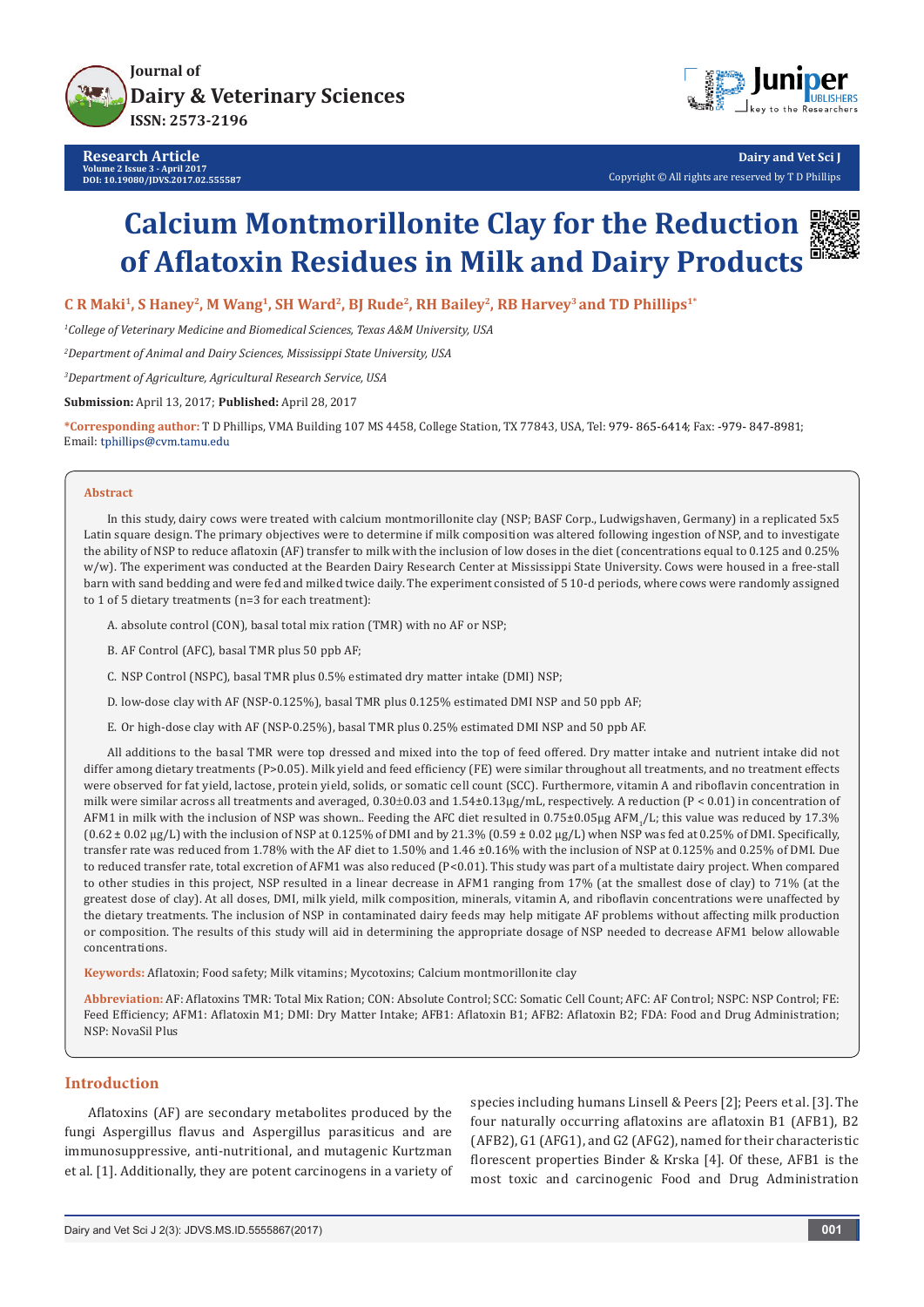[5] and is classified as a group 1 carcinogen World Health Organization and International Agency for Research on Cancer [6].

Contamination of food with AF is a global problem and typically occurs in regions that experience elevated temperatures and frequent drought. This includes areas of Sub-Saharan Africa, Southeast Asia, Central America, and the southern United States Williams et al. [7]. In addition to direct consumption of AF, humans and animals may also be exposed to toxic metabolites of AF. One such metabolite is aflatoxin M1 (AFM1), the hydroxylated derivative of AFB1. When lactating animals consume AFB1 contaminated diets, the toxin is metabolized through cytochrome P450-mediated oxidation and excreted into milk as AFM1 Van Egmond et al. [8].

Feed contamination with AF may occur during pre- or postharvest contamination of crops. Pre-harvest contamination increases in periods of drought stress and elevated temperatures during the growing season of crops Cotty & Jaime-Garcia [9], whereas post-harvest contamination may occur from improper storage conditions that promote fungal growth Cavallarin et al. [10]. Although AFM1 is less carcinogenic than the parent AFB1 molecule, it is toxic and considered to be a risk factor for aflatoxicosis in vulnerable populations and is classified as a group 2 carcinogen [6]. Young children and animals are more susceptible to the effects associated with AF exposure. Because milk is a major nutrient source for the young, AF concentrations are strictly regulated in milk and milk products. The United States Food and Drug Administration (FDA) has established Action Limits of 0.5 and 20ppb for AFM1 and AFB1 in milk and feed for lactating dairy animals, respectively [5]. To keep the concentration of AF below legal limits, postharvest treatments are often considered. Efforts to mitigate AFM1 may be ineffective due to its resistance to pasteurization and processing Stoloff et al. [11]; Stoloff & Trucksess [12]; Yousef & Marth [13].

For this reason, various approaches have been developed to address the issue of AF contamination in feeds. These methods include various mechanical methods and density separation procedures Dickens & Whitaker [14]; Henderson et al. [15], thermal inactivation Yazdanpanah et al. [16]; Bagley [17], treatment with ammonia and ozone Allameh et al. [18]; McKenzie et al. [19], and the potential use of various adsorbents, Diaz et al. [20]; Firmin et al. [21]; Queiroz et al. [22]; Huwig et al. [23].

One of the most promising strategies used to mitigate exposure is the inclusion of high affinity AF adsorbents in the diet. For example, montmorillonite clays including NovaSil (NS) and NovaSil Plus (NSP) have been reported to be effective in reducing AF exposures Harvey et al. [24]; Kutz et al. [25]; Smith et al. [26]. These clays are able to bind AF in the gastrointestinal tract, effectively reducing its bioavailability and distribution throughout the body Phillips [27]; Phillips et al. [28]; Phillips et al. [29]. Importantly, studies with clay in animals and humans have shown that it does not interfere with vitamin or nutrient uptake and utilization Afriyie-Gyawu et al. [30]; Afriyie-Gyawu et al. [31]; Mitchell et al. [32]; Phillips et al. [33].

NovaSil Plus (at concentration between 0.5 and 2.0% w/w in the diet) has been shown to reduce AFM1 concentrations in milk from dairy cows without altering the nutritional quality or causing overt toxicity Harvey et al. [34]. This study focused on low dose inclusion of clay. Further work is needed to establish safety and efficacy of montmorillonite clay at a wider range of dose to facilitate its inclusion as an aflatoxin binder in dairy animal feed.

In a recent multi-state project, where lactating cows at each research site were fed AF or NSP clay or both, the primary objectives were to determine whether milk quality and composition changed following ingestion of clay by the animals, and to further validate the efficacy of NSP clay to reduce AF transfer to milk. Studies conducted at Tarleton State University in Texas Maki et al. [35] and the University of Georgia Maki et al. [36] have shown that NSP significantly reduces AF carry-over, measured by AFM1 metabolite concentrations in milk from AF treated cows, without altering the composition of milk.

The final study (of a multistate project) is presented in this paper, and was conducted at Bearden Dairy Research Center at Mississippi State University (MSU). The objectives were to assess the carryover of AF into milk and its effects on milk quality and milk composition at doses of clay lower than have been tested previously.

### **Materials and Methods**

#### **Animal care, housing and feeding**

This study was conducted at the Mississippi Agriculture and Forestry Experiment Station, Bearden Dairy Research Center (Starkville, MS) under the approval of the Mississippi State Institutional Animal Care and Use Committee. The study consisted of fifteen lactating Holstein cows housed in free-stalls with sand bedding. Cows were trained to use individual feeding gates (Calan Broadbent Feeding System, American Calan, Northwood, NH) prior to treatment and were individually fed at 0530 and 1730h, allowing for ad libitum intake. Cows were milked at 0400 and 1600h in a double eight parallel milking parlor. Treatment was received once daily during the 0530 feeding.

#### **Animals, experimental design, and treatments**

Cows were placed in a triplicate 5 x 5 Latin square study design consisting of five 10-d periods. Treatment was applied on days 1 through 5, whereas days 6 through 10 were used as a washout period to prevent carry-over effects. NovaSil Plus was tested at different concentrations. Cows were predicted to consume 25kg of DM, and NSP was fed at 0.125, 0.25, and 0.5% (NSP control) of predicted DMI. The AF supplement was produced from rice fermentation by A. parasiticus NRRL 2999 as described by Shotwell et al. [37] and modified by West et al. [38]. Rice Powder containing 758mg AFB1/kg was obtained from the Food and Feed Safety Research Facility, USDA/ARS (College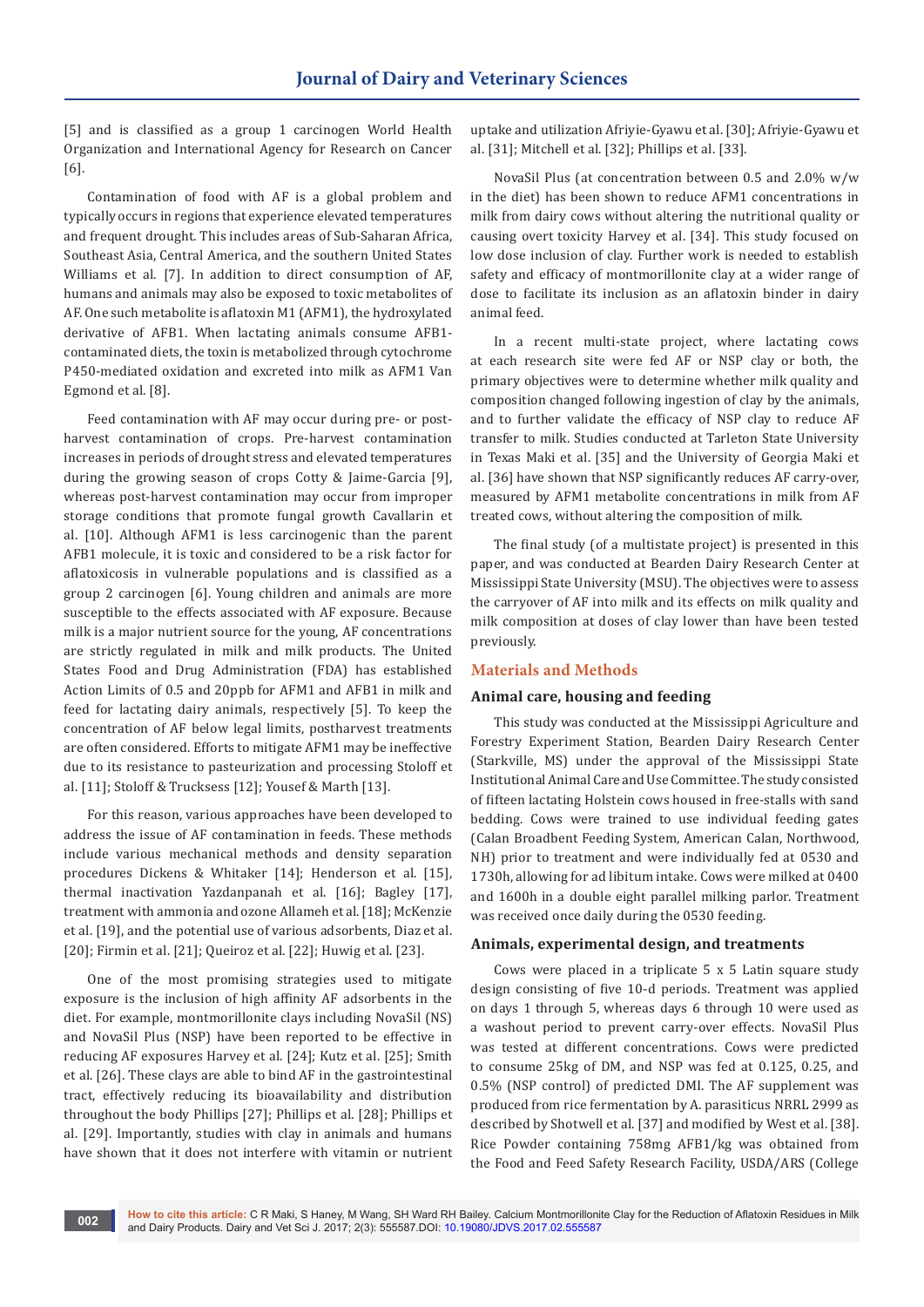Station, TX). The concentration of AF was verified by the Office of The Texas State Chemist, Texas A&M University (College Station, TX). Cows were randomly assigned to 1 of 5 dietary treatments (n=3):

Absolute control (CON), basal total mix ration (TMR) with no AF or NSP;

AF Control (AFC), basal TMR plus 50 ppb AF;

NSP Control (NSPC), basal TMR plus 0.5% DMI NSP;

low-dose clay with AF (NSP-0.125%), basal TMR plus 0.125% estimated DMI NSP and 50 ppb AF;

Or high-dose clay with AF (NSP-0.25%), basal TMR plus 0.25% estimated DMI NSP and 50 ppb AF.

All additions to the basal TMR were top dressed and mixed into the top portion of feed offered. Basal TMR and individual orts were sampled on d 4 of each period.

#### **Sampling and data collection**

Feed samples were dried at 15.5 °C to determine air DM, ground through a 2mm screen in a Thomas Wiley mill (model 4, Thomas Scientific, Swedesboro, NJ), and stored at room temperature. Subsamples of orts were taken and combined by treatment and period. All feed samples were subjected to proximate analysis for total DM (method 934.01; AOAC International [39]), ash (method 942.05;[39]), CP (method 2001.11;[39]), NDF (method 973.18;[39]), and ADF (method 2002.04;[39]). Milk samples were taken at both milkings on d4 and 5 of treatment periods. Samples from the 0400h milking both days were analyzed for fat, protein, solids, and SCC AOAC International [40] by Mid-South DHIA (Missouri), and results were averaged. Mid-South utilized aBently FTS Combi (Chaska, MN) to analyze SCC and components. Somatic cell counts were analyzed using flow cytometry, and components were analyzed using Fourier Transform Spectrometer (infrared spectroscopy).

Vitamin A was determined using official methods of the AOAC (Method 992.06; [40]) with modifications in milk described by Jakobsen [41]. The analysis was performed by HPLC (Waters, Milford, MA). An aliquot of 10mL milk was added to a 150mL centrifuge tube. 30mL of antioxidant solution (1 % pyrogallol) and 5mL of saponification solution (10.5M potassium hydroxide) were added to the test tubes. Tubes were capped and swirled briefly to mix. The tubes were placed in a shaking  $H_2O$  bath at 70 °C set to 60oscillations/min for 25min. After mixing, samples were allowed to cool to room temperature and transferred to a 125mL separatory funnel; complete transfer was ensure by rinsing the centrifuge tubes with  $30 \text{mL}$  of  $\text{H}_2\text{O}$  into the funnel.

30mL of extraction solvent (hexane-methylene chloride  $(3+1 \text{ v/v})$  were added into the funnel and gently mixed for 2min. The aqueous layer was then removed, and 30mL of Wash solution (water ethanol  $(3+2 \text{ v/v})$ ) was added; this last step was performed in triplicate. A 20mL aliquot was evaporated to

dryness under nitrogen and resuspended in 5mL of mobile phase. The analysis was performed by HPLC (Waters Milford, MA, USA). In this protocol, 100µL of sample were injected in a mobile phase consisting of hexane-isopropyl alcohol (100+0.25,  $v/v$ ) with a flow rate of 1.5±0.2mL/min at ambient temperature. Peaks were detected via UV absorbance at 325nm with a sensitivity 0.1 AUFS. The column was a 4.6mm id  $\times$  15cm stainless steel reversed-phase C-18 column with a 5m particle size.

Concentration of riboflavin was determined according to AOAC official methods (Method 985.31; [5]) with modifications for milk described by Ndaw et al. [42]. Fifty mL of 0.1M hydrochloric acid were added to 5mL of milk in a 250mL conical flask. Samples were autoclaved at 121 °C for 30min and then allowed to cool to room temperature. The pH was adjusted to 4.5 with 2.5M sodium acetate, followed by addition of 100mg of Takadiastase (Pfaltz& Bauer, Waterbury, CT).

The solution was incubated for 18h in an oven at 45 °C. After incubation the solution was diluted to 100mL with 0.01M HCl and filtered with a 0.2m filter. Analysis was performed by HPLC using an injection volume of 50 μL of the filtrate at a flow rate of 1mL/min. The HPLC-system was equipped with a 250 x 4.6mm id reversed phase column with a 5m particle size. Samples were run in isocratic mode using methanol: 0.05M sodium acetate buffer (30:70) as the mobile phase. Riboflavin was measured directly with fluorescence detection using excitation and emission wavelengths set at 422nm and 522nm, respectively.

AFM1 was extracted from milk samples according to official methods of the AOAC (Method 2000.08; [40]). Samples were analyzed by LC-MS/MS (Waters H-class UPLC-MS/MS with ESI capability) in the positive mode using the method of Warth et al. [43]. Briefly, samples were warmed to 37 °C, centrifuged for 20min at 2000xg and defatted. The samples were passed through a coffee filter to remove any residual fat. A 10mL aliquot of the defatted fraction was passed through an immunoaffinity column (Afla WB, Vicam, Milford, MA) at a steady gravity controlled flow rate (approximately 1mL/min).

Columns were washed twice with 10mL of double distilled, deionized water (MilliQ 18.2MΩcm) and eluted with 4mL of acetonitrile. Samples were evaporated to dryness under constant nitrogen and were then re-suspended in 1mL of 1:1 MeOH water solution and analyzed by LC-MS/MS (Waters H-class UPLC-MS/ MS with ESI capability) in the positive mode for AFM1 (mol. wt. 328). The mobile phase consisted of an isocratic gradient of 30% water, 70% acetonitrile and 0.1% formic acid at a flow rate of 0.325mL/min. The column temperature and injection volume were 40 °C and 10μL, respectively.

Aflatoxin standards were purchased from Sigma Chemical Co. (St. Louis, MO). Aflatoxin concentrations were quantified with the instrument software (Empower 2, Waters Corporation, Milford, MA). Aflatoxin excretion was calculated by multiplying the concentration of AFM1 by the milk yield based on milk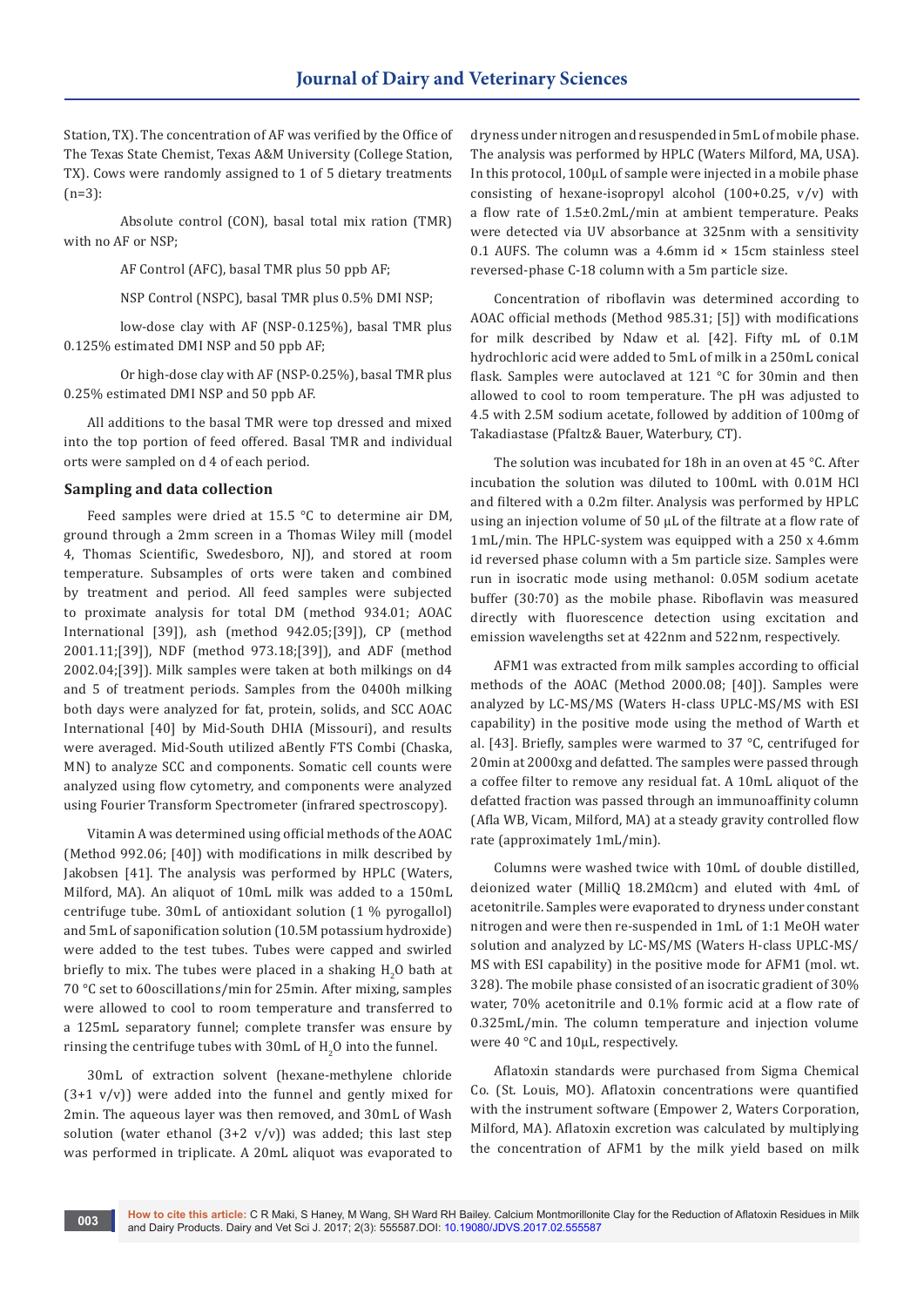production the day of collection. Aflatoxin transfer was calculated by dividing AFM1 excretion by AFB1 intake and multiplying by 100. As shown by the following equations:

AF excretion=concentration of AF in milk ×milk yield .....................(1)

#### **Statistical analysis**

Data were analyzed as a triplicated 5×5 Latin square design using JMP Pro software 11.0.0 (SAS Institute Inc., Cary, NC) following methods described by Littell et al. [44] for repeated measures. Aflatoxin M1 and vitamin concentrations from each treatment period were represented by milk samples collected on d 4 and 5. The mean values of DMI and milk yield from d1 through 5 were used to represent the experimental period. All AFM1, DMI, milk yield, milk composition, vitamin A, and riboflavin data are expressed as mean±standard error of the mean (SEM).

Means were separated for DMI, milk yield, milk composition, and feed composition using LSMEANS. A Tukey's test was used to assess differences between treatment means for AFM1 variables. Vitamin concentrations were analyzed using a oneway analysis of variance (ANOVA) to compare treatment groups by experimental period, followed by a Tukey's test to assess differences between treatment means.

Statistical significance for all treatment effects was declared at P≤0.05; trends are discussed at P≤0.15. All mean results are presented as least square means±the largest standard error of the mean unless stated otherwise.

#### **Results**

Diet composition averaged 56.3% DM, 17.2% CP, 7.54% Ash, 34.8% NDF, and 18.3% ADF (Table 1). Dry matter intake and nutrient intake did not differ among the 5 dietary treatment groups (P>0.05), averaging  $33.52 \text{ kg/d}$  and  $20.72 \text{ kg/d}$ , respectively (Table 2). Data on milk performance are presented

in Table 3. Milk yield and FE were similar throughout treatments, and no treatment effects were observed for fat yield, lactose, protein yield, solids, or SCC. Milk fat content was 4.22, 4.49, 4.38, 4.75, and 4.61 (%) for CON, NSPC, AFC, NSP-0.125%, and NSP-0.25%, respectively. Milk protein content was 2.93, 2.96, 2.98, 2.92, and 3.02 for CON, NSPC, AFC, NSP-0.125%, and NSP-0.25%, respectively. Furthermore, vitamin A and riboflavin concentration in milk were similar across the 5 treatment groups and average, 0.30 0.03 and 1.54±0.13 g/mL, respectively.

**Item Value** Dietary ingredient (% DM) Alfalfa Balage 0.06 BermudagrassBalage | 0.02 Corn Silage 0.39 Bermuda hay 0.01 Whole cotton seed 0.04 Energy Booster®1 0.01 Concentrate premix2 0.47 Composition DM, % 56.3 Ash, % 7.54 CP,  $\%$  17.22 NDF, % 34.83 ADF, % 18.32 1Hubbard feeds, Mankato, MN.

2Contained grain products, plant products, roughage products, forage products, cane molasses, salt, vitamin A acetate, vitamin D3 supplement, vitamin E supplement, zinc oxide, zinc sulfate, manganous oxide, manganous sulfate, copper sulfate, cobalt carbonate, calcium iodate and sodium selenite (16% Dairy Feed, Ware Milling, Houston, MS).

**Table 2:** Effect of dietary addition of NovaSil Plus1 on intake of dairy cows consuming a known concentration of aflatoxin (AF).

| Item $3$                                                                                                                                                                                           | Treatment <sup>2</sup> |             |            |        |       | SEM <sup>4</sup> | $P$ < value <sup>5</sup> |
|----------------------------------------------------------------------------------------------------------------------------------------------------------------------------------------------------|------------------------|-------------|------------|--------|-------|------------------|--------------------------|
|                                                                                                                                                                                                    |                        |             |            | NSP-   | NSP-  |                  |                          |
|                                                                                                                                                                                                    | <b>CON</b>             | <b>NSPC</b> | <b>AFC</b> | 0.125% | 0.25% |                  |                          |
|                                                                                                                                                                                                    |                        |             |            |        |       |                  |                          |
| DMI, kg/d                                                                                                                                                                                          | 32.55                  | 33.34       | 33.71      | 33.48  | 34.46 | 0.81             | 0.57                     |
| CPI, kg/d                                                                                                                                                                                          | 9.97                   | 10.09       | 10.14      | 10.17  | 10.31 | 0.25             | 0.9                      |
| OMI, kg/d                                                                                                                                                                                          | 28.36                  | 29          | 29.34      | 29.12  | 30.02 | 0.7              | 0.57                     |
| NDFI, kg/d                                                                                                                                                                                         | 19.41                  | 20.01       | 20.13      | 20.18  | 20.29 | 0.52             | 0.77                     |
| $ADFI$ , $kg/d$                                                                                                                                                                                    | 10.13                  | 10.54       | 10.6       | 10.57  | 10.77 | 0.27             | 0.56                     |
| 1 NovaSil Plus (BASF Corp., Ludwigshaven, Germany) is a calcium montmorillonite clay.                                                                                                              |                        |             |            |        |       |                  |                          |
| 2CON=basal TMR; AFC=basal TMR+50ppb AF; NSPC=basal TMR+0.5% estimated DMI clay; NSP-0.125%=basal TMR+50ppb AF+0.125%<br>estimated DMI clay; NSP-0.25%=basal TMR+50ppb AF+0.25% estimated DMI clay. |                        |             |            |        |       |                  |                          |
| 3DMI =dry matter intake; CPI = crude protein intake; OMI = organic matter intake; NDFI = neutral detergent fiber intake; ADFI = acid detergent<br>fiber intake.                                    |                        |             |            |        |       |                  |                          |
| 4 Greatest standard error of treatment mean.                                                                                                                                                       |                        |             |            |        |       |                  |                          |
| 5 Main effect of treatment.                                                                                                                                                                        |                        |             |            |        |       |                  |                          |

**How to cite this article:** C R Maki, S Haney, M Wang, SH Ward RH Bailey. Calcium Montmorillonite Clay for the Reduction of Aflatoxin Residues in Milk and Dairy Products. Dairy and Vet Sci J. 2017; 2(3): 555587.DOI: [10.19080/JDVS.2017.02.555587](http://dx.doi.org/10.19080/JDVS.2017.02.555587
)<br>and Dairy Products. Dairy and Vet Sci J. 2017; 2(3): 555587.DOI: 10.19080/JDVS.2017.02.555587

**Table 1:** Ingredient and chemical composition of basal diet.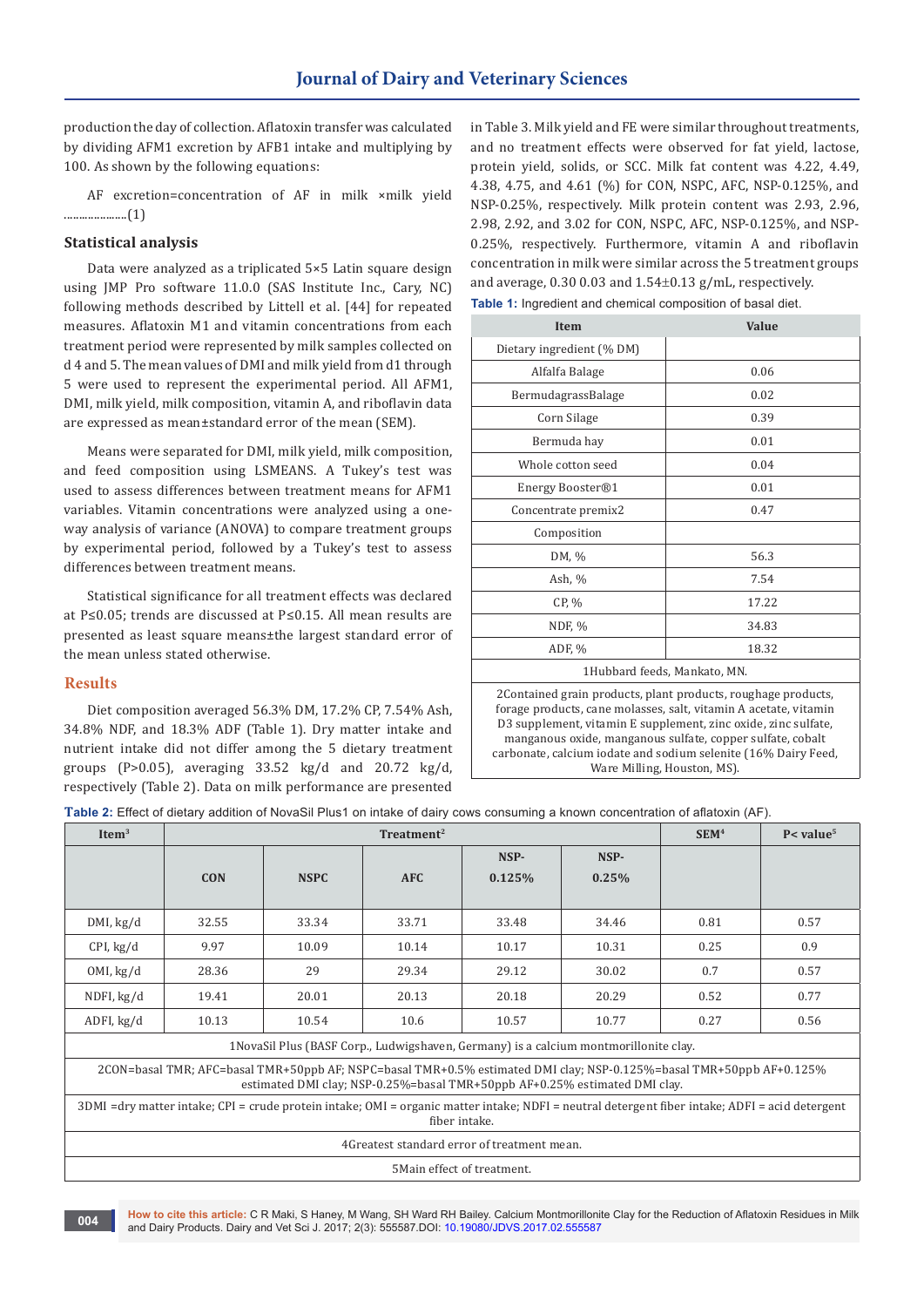## **Journal of Dairy and Veterinary Sciences**

| Item $3$                                                                                                                             |              |                   |              |                   |              |                  |                          |
|--------------------------------------------------------------------------------------------------------------------------------------|--------------|-------------------|--------------|-------------------|--------------|------------------|--------------------------|
|                                                                                                                                      | <b>CON</b>   | <b>NPSC</b>       | <b>AFC</b>   | NSP-0.125%        | NSP-0.25%    | SEM <sup>4</sup> | $P$ < value <sup>5</sup> |
| MY, kg/d                                                                                                                             | 36.69        | 37.12             | 36.45        | 36.27             | 36.18        | 0.75             | 0.9                      |
| FE <sup>5</sup>                                                                                                                      | 0.91         | 0.95              | 0.92         | 0.95              | 0.97         | 0.03             | 0.55                     |
| Fat, kg                                                                                                                              | 1.55         | 1.67              | 1.61         | 1.71              | 1.67         | 0.05             | 0.12                     |
| Fat, %                                                                                                                               | 4.22c        | 4.49 <sup>b</sup> | $4.38^{b,c}$ | 4.75 <sup>a</sup> | $4.61^{a,b}$ | 0.08             | ${}< 0.01$               |
| Lactose, kg                                                                                                                          | 1.77         | 1.8               | 1.78         | 1.77              | 1.74         | 0.04             | 0.9                      |
| Lactose, %                                                                                                                           | 4.84         | 4.86              | 4.89         | 4.87              | 4.83         | 0.02             | 0.37                     |
| Protein, kg                                                                                                                          | 1.08         | 1.1               | 1.08         | 1.05              | 1.09         | 0.02             | 0.57                     |
| Protein, %                                                                                                                           | $2.93^{b,c}$ | 2.96a,c           | $2.98^{a,b}$ | 2.92 <sup>a</sup> | 3.02c        | 0.02             | ${}< 0.01$               |
| Solids, kg                                                                                                                           | 3.19         | 3.23              | 3.2          | 3.17              | 3.16         | 0.06             | 0.95                     |
| Solids, %                                                                                                                            | 8.69         | 8.74              | 8.8          | 8.72              | 8.76         | 0.03             | 0.07                     |
| SCC, $x103$                                                                                                                          | 143          | 155               | 217          | 188               | 340          | 53.8             | 0.06                     |
| Vitamin A, µg/<br>mL                                                                                                                 | 0.28         | 0.28              | 0.31         | 0.33              | 0.31         | 0.03             | 0.62                     |
| Riboflavin, µg/<br>m <sub>L</sub>                                                                                                    | 1.62         | 1.53              | 1.65         | 1.43              | 1.49         | 0.13             | 0.76                     |
| <sup>1</sup> NovaSil Plus (BASF Corp., Ludwigshaven, Germany) is a calcium montmorillonite clay.                                     |              |                   |              |                   |              |                  |                          |
| <sup>2</sup> CON=basal TMR; AFC=basal TMR+50ppb AF; NSPC = basal TMR+0.5% estimated DMI clay; NSP-0.125%=basal TMR+50ppb AF + 0.125% |              |                   |              |                   |              |                  |                          |

**Table 3:** Effect of dietary addition of NovaSil Plus1 on performance of dairy cows consuming a known concentration of aflatoxin (AF)

estimated DMI clay; NSP-0.25%=basal TMR+50ppb AF+0.25% estimated DMI clay.

3 MY=milk yield; FE=kg DMI/kg milk.

4 Greatest standard error of treatment mean.

5 Main effect of treatment.

**Table 4:** Effect of dietary addition of NovaSil Plus1 on aflatoxin M1 content in milk from dairy cows consuming an aflatoxin-challenge diet.

| Item <sub>3</sub>                                                                                                                                                                                               |                   | <b>Dietary Treatment2</b> |                   |                    |                    |            |             |  |
|-----------------------------------------------------------------------------------------------------------------------------------------------------------------------------------------------------------------|-------------------|---------------------------|-------------------|--------------------|--------------------|------------|-------------|--|
|                                                                                                                                                                                                                 | <b>CON</b>        | <b>NSPC</b>               | <b>AFC</b>        | NSP-0.125%         | NSP-0.25%          | <b>SEM</b> | P-value     |  |
| $AFM1$ ( $\mu$ g/L)                                                                                                                                                                                             | 0.09 <sup>c</sup> | 0.03 <sup>c</sup>         | $0.75^{\circ}$    | 0.62 <sup>b</sup>  | 0.62 <sup>b</sup>  | 0.02       | 0.001       |  |
| Excretion<br>$(\mu$ g/d)5                                                                                                                                                                                       | 3.27c             | 1.10 <sup>c</sup>         | $29.42^{\circ}$   | 24.69 <sup>b</sup> | 23.89 <sup>b</sup> | 1.47       | ${}_{0.01}$ |  |
| Transfer $(\% )$                                                                                                                                                                                                | N/A               | N/A                       | 1.78 <sup>a</sup> | 1.50 <sup>b</sup>  | 1.46 <sup>b</sup>  | 0.08       | 0.01        |  |
| 1 NovaSil Plus (BASF Corp., Ludwigshaven, Germany) is a calcium montmorillonite clay                                                                                                                            |                   |                           |                   |                    |                    |            |             |  |
| 2CON=basal TMR; NSPC=basal TMR+125g of clay; AFC=basal TMR+50µg of AFB1/kg DMI; 0.125%+AF=basal TMR+32 g of clay+50µg of AFB1/<br>$kg/d$ DMI; $0.25\% + AF = basal$ TMR+60 g of clay+50 $\mu$ g of AFB1/kg DMI. |                   |                           |                   |                    |                    |            |             |  |
| 3Highest standard error of treatment mean is shown.                                                                                                                                                             |                   |                           |                   |                    |                    |            |             |  |
| 4 Main effect of treatment. a-dValues in the same row with different superscript differ.                                                                                                                        |                   |                           |                   |                    |                    |            |             |  |

Data for AFM1 content in milk are presented in Table 4; a dose dependent reduction (P<0.01) in concentration of AFM1 in milk was observed with the inclusion of low concentrations of NSP. Feeding AFC diet resulted in 0.75 ± 0.02 µg/L AFM1in milk; this value was reduced by 117.3% ( $0.62 \pm 0.02$  µg/L) with the inclusion of NSP at 0.125% of DMI and by 22.7% (21.3% (0.59 ± 0.02 µg/L) when NSP was fed at 0.25% of DMI. Specifically, the transfer rate from AFB1 intake to AFM1 excretion was reduced from 1.78% in the AF diet treatment to 1.50% and 1.46 ±0.16% with the inclusion of NSP at 0.125% and 0.25% of DMI, respectively.

Due to a reduced transfer rate, the total excretion of AFM1 was also reduced (P<0.01) in a dose dependent manner. Cows that consumed AFC excreted AFM1 at 29.42 µg/d, whereas cows consuming the NSP-0.125% and NSP-0.25% excreted AFM1 at 24.69  $\mu$ g/d and 23.89 ± 2.07  $\mu$ g/d; equivalent to 16.1% and 19.0% reduction, respectively.

### **Discussion**

Excretion of AFM1 in bovine milk occurs when AFcontaminated feed is consumed by lactating dairy cows, resulting in increased risk of exposure to contaminated milk and dairy products. Therefore, reducing the carryover of AF into milk through the inclusion of a toxin adsorbent, such as NSP, is an effective way to reduce AFM1 content in milk. This study investigated the effects of NSP on milk yield and composition from lactating dairy cows fed an AF-contaminated diet and indicated that doses as low as 0.125 and 0.25% significantly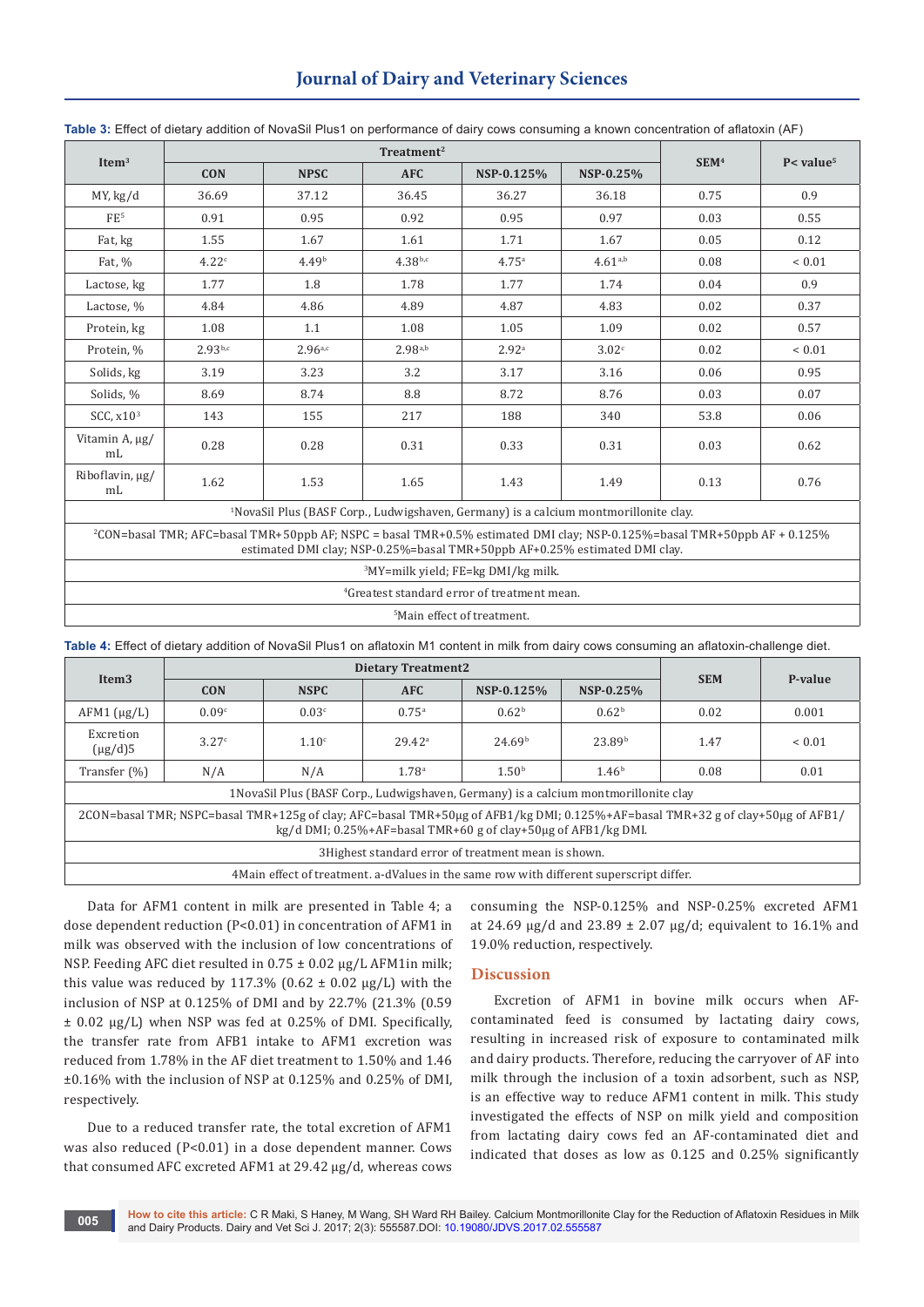decreased the AFM1 concentrations in milk without affecting milk quality and composition.

Cows did not demonstrate any abnormal behavior or clinical signs that would be associated with aflatoxicosis. Dry matter intake, milk yield, vitamin A, and riboflavin across the entire experimental period were similar among dietary treatments (P>0.05). These results are consistent with the previous work at Tarleton State University [35] and the University of Georgia [36] with the exception of milk composition, including milk fat and protein reported from previous studies [25]; [35,36]. Queiroz et al. [22] reported a suppression of milk fat yield and protein percent in animals consuming feed contaminated with 75 ppb AFB1, however there were no differences in animals treated with a clay additive compared to control animals. This differs from the current results showing an increase in milk protein content in NSP-0.125% and an increase in milk fat content in NSP-0.25% cows compared to CON cows. The tendency for increase in milk solids content can most likely be attributed to the increase in fat and protein content. In addition, the tendency for an increase in SCC is possibly due to cow variation and normal incidence of disease in the herd. Animals consuming NSP-0.25% diets tended to have increased SCC; however NSPC cows were similar to CON and AFC cows were similar across all treatments.

The tendency for this increase does not appear to be attributed to AF or inclusion of NSP in the diets of lactating cows. This work also agrees with previous studies in other animals and humans showing that ingestion of NS and similar clays, at concentrations ranging from 2.5g/kg to 20.0g/kg of the diet, did not interfere with serum vitamins and minerals Afriyie-Gyawu et al. [45]; [31,28]. Maki et al. [35] also investigated mineral content in milk from animals that were treated with NSP at concentrations as great as 1.0% w/w and showed no difference among treatments.

Novasil Plus has been reported to effectively sorb AFB1at pH 6.5 and bind it to active surfaces within its interlayer pores in vitro Marroquin-Cardona et al. [46]. This pH is close to the mean ruminal pH of dairy cows. Because of this, the significant reduction (P<0.01) in AF transfer to milk may be explained by binding and sequestration of AF in the rumen, resulting in decreased bioavailability and transfer to the milk. It is important to note that NSP was still active as a binder for aflatoxins at the very low inclusion rate of 0.125%. This is the first report of efficacy of NSP clay at these low concentrations.

The transfer rates in this study were similar to transfer rates reported for dairy cows consuming AF contaminated diets Harvey et al. [16]; Xiong et al. [47]. It is important to note that background AFM1 concentrations were detected in this study (and in similar studies in Texas and Georgia) in milk from cows consuming control diets. This finding confirms the presence of naturally occurring AF in the basal TMR and further supports the critical need for practical strategies to more effectively mitigate this toxin in milk.

As part of the multistate dairy project, in recent studies in Texas and Georgia, NSP was introduced at doses of  $0.5\%$  (w/w) and  $1.0\%$  (w/w) in the feed. The study in Texas Maki et al. [35] resulted in a reduction of AFM1 by 47.3% and 70.9% when NSP was included in the diet at 0.5% and 1.0%, respectively. Likewise, the study in Georgia Maki et al. [36] demonstrated a similar reduction of AFM1 by 55.3% and 68.2% when NSP was included in the diet at 0.5% and 1.0%, respectively. When the data from these independent studies is combined with data from the current study in Mississippi, a dose-dependent, decrease in AFM1 in milk is observed in a linear manner. This correlation is illustrated in Figure 1 with an R2=0.8914. The equation is represented as:



Figure 1: Graph representing the mean percent reduction of AFM1 from milk with the addition of NSP in the feed. Solid circles represent the mean percent reduction of AFM1 at the inclusion doses of 0.125% and 0.25% NSP (Mississippi State University). The squares represent mean percent reduction of AFM1 at the inclusion doses of 0.5% and 1.0% (Tarleton state University) Maki et al. [35]. The triangles represent the mean percent reduction of AFM1 at the inclusion doses of 0.5% and 1.0% (University of Georgia) (Maki et al. [36]. Each dose was compared to the control dose in each study. In the inset, a box plot represents the interquartile range and distribution of the data from three study sights at Tarleton State University [35] and the University of Georgia [36], cows sampled at independent time frames in the Latin square design. Boxes represent the interquartile range between first and third quartiles and the line inside represents the median. The whiskers denote the lowest and highest values within 1.5×IQR from the first and third quartiles, respectively. Dots represent data points and outliers beyond the whiskers.

y=0.7722x......................................................(2)

Where  $y =$  percent reduction of AFM1 in milk and  $x =$  NSP added to the feed at a w/w ratio

Based on the association between dose of NSP and the percentage reduction of aflatoxin in milk, it is possible to use this algorithm to derive an estimate of the amount of clay inclusion needed to maintain a concentration below 0.5ppb. This equation, does not take into account other potentially confounding factors that may affect AFM1 transfer, such as DIM, milk yield, breed, or TMR. However, the association is strengthened by the fact that it was derived from different dairy cows on different diets at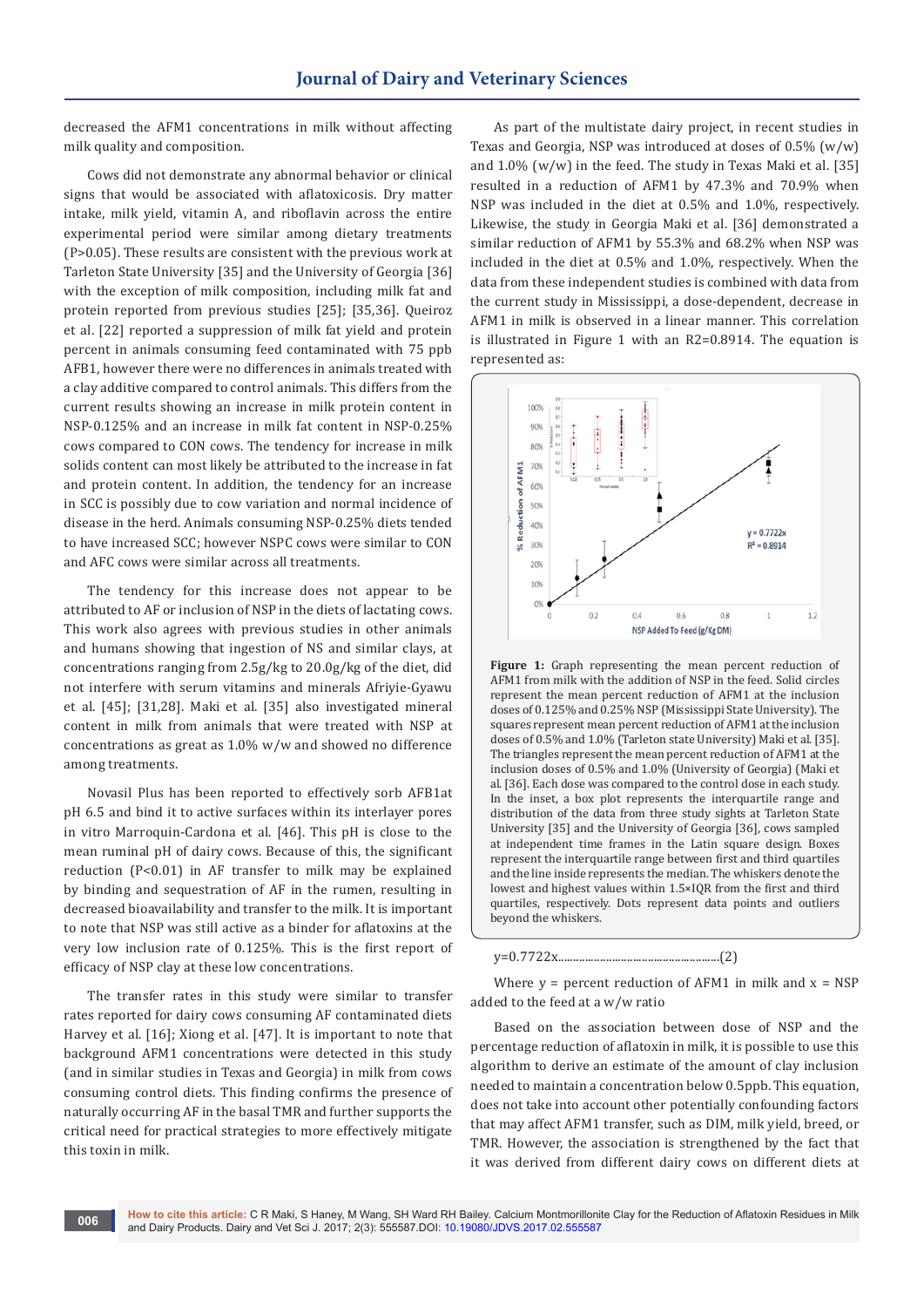different research sites in different states at different times. Only the sources of clay and aflatoxin were the same.

Each of these three studies was performed using the same 5x5 design, but allowed the dairies to utilize their normal routines without the inconvenience of additional equipment or tasks. This suggests that similar feed treatments may be successfully employed at other dairies without the need for expensive equipment or special circumstances. The viability of these results is reflected in its ability to reduce the concentration (50-100ppb) of AF, which may allow the dairy industry to intervene in times of drought when AF in feed can frequently exceed 20ppb. Inclusion of clay can decrease potential adverse effects in cows and reduce the carryover of toxins into the milk.

Feed contaminated with AF is of special concern in dairy animals due to the inherent risk of increased AFM1 in dairy products intended for human consumption. The current data demonstrates that feeding NSP is a safe and effective strategy to reduce AFM1 in milk. NovaSil Plus did not affect milk quality and composition when included at 12.1g/kg and 6.0g/kg of DM in contaminated feed.

#### **Conclusion**

This work indicates that NSP clay was able to significantly decrease AFM1 concentrations in milk at doses lower than 0.5% (the lowest dose tested prior to this study). Importantly, the efficacy and safety of NSP was consistent throughout recent studies despite the differences in cows, feed, and location. NovaSil Plus reduced the concentration of AFM1 even when fed at the smallest dose. When all studies were compared, NSP resulted in a linear decrease in AFM1 ranging from 17% (at the smallest dose of clay) to 71% (at the greatest dose of clay). At all doses, DMI, milk yield, milk composition, minerals, vitamin A, and riboflavin concentrations were unaffected by the various dietary treatments.

NovaSil Plus has favorable characteristics for AFB1 sorption as well as negligible interactions with nutrients. The inclusion of NSP in contaminated dairy feeds may help to mitigate AF problems without affecting milk production or composition. Importantly, the results of this study will aid in determining the appropriate dosage of NSP needed to decrease AFM1 below allowable concentrations.

#### **Acknowledgement**

This work was supported by funding through the Aflatoxin Mitigation Center of Excellence Research Program (National Corn Growers Association), M1403049.

#### **References**

- 1. [Kurtzman CP, Horn BW, Hesseltine CW \(1987\) Aspergillus-Nomius, a](https://www.ncbi.nlm.nih.gov/pubmed/3116923)  [New Aflatoxin-Producing Species Related to Aspergillus-Flavus and](https://www.ncbi.nlm.nih.gov/pubmed/3116923)  [Aspergillus-Tamarii. A Van Leeuw J Microb 53\(3\): 147-158.](https://www.ncbi.nlm.nih.gov/pubmed/3116923)
- 2. Linsell CA, Peers FG (1977) Aflatoxin and Liver-Cell Cancer. T Roy Soc Trop Med H 71(6): 471-473.
- 3. [Peers F, Bosch X, Kaldor J, Linsell A, Pluijmen M \(1987\) Aflatoxin](https://www.ncbi.nlm.nih.gov/pubmed/3570547)  [Exposure, Hepatitis-B Virus-Infection and Liver-Cancer in Swaziland.](https://www.ncbi.nlm.nih.gov/pubmed/3570547)  [Int J Cancer 39\(5\): 545-553.](https://www.ncbi.nlm.nih.gov/pubmed/3570547)
- 4. Binder, E. & Krska, R. (2012) Romer labs guide to mycotoxins. Leicester: Anytime Publishing Services, UK.
- 5. [Food and Drug Administration \(2012\) Pathogenic Escherichia coli](https://www.fda.gov/downloads/Food/FoodborneIllnessContaminants/UCM297627.pdf)  [group , In: Keith A \(Eds.\), Lampel Bad bug book, foodborne pathogenic](https://www.fda.gov/downloads/Food/FoodborneIllnessContaminants/UCM297627.pdf)  [microorganisms and natural toxins, \(2](https://www.fda.gov/downloads/Food/FoodborneIllnessContaminants/UCM297627.pdf)<sup>nd</sup> edn), pp. 1-292.
- 6. [World Health Organization & International Agency for Research on](http://monographs.iarc.fr/ENG/Monographs/vol56/mono56.pdf)  [Cancer \(1993\) Some naturally occurring substances: food items and](http://monographs.iarc.fr/ENG/Monographs/vol56/mono56.pdf)  [constituents, heterocyclic aromatic amines and mycotoxins. IARC](http://monographs.iarc.fr/ENG/Monographs/vol56/mono56.pdf)  [Monographs 56: pp. 599.](http://monographs.iarc.fr/ENG/Monographs/vol56/mono56.pdf)
- 7. [Williams JH, Phillips TD, Jolly PE, Stiles JK, Jolly CM, et al. \(2004\)](https://www.ncbi.nlm.nih.gov/pubmed/15531656)  [Human aflatoxicosis in developing countries: a review of toxicology,](https://www.ncbi.nlm.nih.gov/pubmed/15531656)  [exposure, potential health consequences, and interventions. Am J Clin](https://www.ncbi.nlm.nih.gov/pubmed/15531656)  [Nutr 80\(5\): 1106-1122.](https://www.ncbi.nlm.nih.gov/pubmed/15531656)
- 8. Van Egmond HP, Eaton D, Groopman J (1994) Aflatoxins in milk. Academic Press, USA.
- 9. [Cotty PJ, Jaime-Garcia R \(2007\) Influences of climate on aflatoxin](https://www.ncbi.nlm.nih.gov/pubmed/17881074)  [producing fungi and aflatoxin contamination. Int J Food Microbiol](https://www.ncbi.nlm.nih.gov/pubmed/17881074)  [119\(1-2\): 109-115.](https://www.ncbi.nlm.nih.gov/pubmed/17881074)
- 10. [Cavallarin L, Tabacco E, Antoniazzi S, Borreani G \(2011\) Aflatoxin](https://www.ncbi.nlm.nih.gov/pubmed/21710665)  [accumulation in whole crop maize silage as a result of aerobic exposure.](https://www.ncbi.nlm.nih.gov/pubmed/21710665)  [J Sci Food Agr 91\(13\): 2419-2425.](https://www.ncbi.nlm.nih.gov/pubmed/21710665)
- 11. [Stoloff L, Trucksess M, Hardin N, Francis OJ, Hayes JR, et al. \(1975\)](https://www.ncbi.nlm.nih.gov/pubmed/1239463)  [Stability of Aflatoxin-M in Milk. J Dairy Sci 58\(12\): 1789-1793.](https://www.ncbi.nlm.nih.gov/pubmed/1239463)
- 12. [Stoloff L, Trucksess MW \(1981\) Effect of Boiling, Frying, and Baking](https://www.ncbi.nlm.nih.gov/pubmed/6787007)  [on Recovery of Aflatoxin from Naturally Contaminated Corn Grits or](https://www.ncbi.nlm.nih.gov/pubmed/6787007)  [Cornmeal. J Assoc Off Ana Chem 64\(3\): 678-680.](https://www.ncbi.nlm.nih.gov/pubmed/6787007)
- 13. Yousef A, Marth E (1989) Stability and degradation of aflatoxin M1. Mycotoxins in dairy products: 127-161.
- 14. [Dickens J, Whitaker T \(1975\) Efficacy of Electronic Color Sorting](http://www.peanutscience.com/doi/abs/10.3146/i0095-3679-2-2-4)  [and Hand Picking to Remove Aflatoxin Contaminated Kernels from](http://www.peanutscience.com/doi/abs/10.3146/i0095-3679-2-2-4)  [Commercial Lots of Shelled Peanuts 1. Peanut Science 2\(2\): 45-50.](http://www.peanutscience.com/doi/abs/10.3146/i0095-3679-2-2-4)
- 15. Henderson JC, Kreutzer SH, Schmidt AA, Smith CA, Hagen WR (1989) Flotation separation of aflatoxin-contaminated grain or nuts. Google Patents.
- 16. [Yazdanpanah H, Mohammadi T, Abouhossain G, Cheraghali AM \(2005\)](https://www.ncbi.nlm.nih.gov/pubmed/15833389)  [Effect of roasting on degradation of aflatoxins in contaminated](https://www.ncbi.nlm.nih.gov/pubmed/15833389)  [pistachio nuts. Food and Chemical Toxicology 43\(7\): 1135-1139.](https://www.ncbi.nlm.nih.gov/pubmed/15833389)
- 17. [Bagley E \(1978\) Detoxification of aflatoxin-contaminated corn by](http://agris.fao.org/agris-search/search.do?recordID=US7872612)  [roasting. Cereal Chemistry, USA.](http://agris.fao.org/agris-search/search.do?recordID=US7872612)
- 18. [Allameh A, Safamehr A, Mirhadi SA, Shivazad M, Razzaghi-Abyaneh,](http://www.animalfeedscience.com/article/S0377-8401(05)00112-4/abstract)  [M et al. \(2005\) Evaluation of biochemical and production parameters](http://www.animalfeedscience.com/article/S0377-8401(05)00112-4/abstract)  [of broiler chicks fed ammonia treated aflatoxin contaminated maize](http://www.animalfeedscience.com/article/S0377-8401(05)00112-4/abstract)  [grains. Animal feed science and technology 122\(3\): 289-301.](http://www.animalfeedscience.com/article/S0377-8401(05)00112-4/abstract)
- 19. [McKenzie KS, Sarr AB, Mayura K, Bailey RH, Miller DR, et al. \(1997\)](https://www.ncbi.nlm.nih.gov/pubmed/9350226)  [Oxidative degradation and detoxification of mycotoxins using a novel](https://www.ncbi.nlm.nih.gov/pubmed/9350226)  [source of ozone. Food and Chemical Toxicology 35\(8\): 807-820.](https://www.ncbi.nlm.nih.gov/pubmed/9350226)
- 20. [Diaz DE, Hagler WM, Blackwelder JT, Eve JA, Hopkins BA, et al. \(2004\)](https://www.ncbi.nlm.nih.gov/pubmed/15119861)  [Aflatoxin binders II: Reduction of aflatoxin M1 in milk by sequestering](https://www.ncbi.nlm.nih.gov/pubmed/15119861)  [agents of cows consuming aflatoxin in feed. Mycopathologia 157\(2\):](https://www.ncbi.nlm.nih.gov/pubmed/15119861)  [233-241.](https://www.ncbi.nlm.nih.gov/pubmed/15119861)
- 21. [Firmin S, Morgavi DP, Yiannikouris A, Boudra H \(2011\) Effectiveness of](https://www.ncbi.nlm.nih.gov/pubmed/22032384)  [modified yeast cell wall extracts to reduce aflatoxin B1 absorption in](https://www.ncbi.nlm.nih.gov/pubmed/22032384)  [dairy ewes. J Dairy Sci 94\(11\): 5611-5619.](https://www.ncbi.nlm.nih.gov/pubmed/22032384)
- 22. [Queiroz OC, Han JH, Staples CR, Adesogan AT \(2012\) Effect of adding a](https://www.ncbi.nlm.nih.gov/pubmed/22901480)  [mycotoxin-sequestering agent on milk aflatoxin M 1 concentration and](https://www.ncbi.nlm.nih.gov/pubmed/22901480)